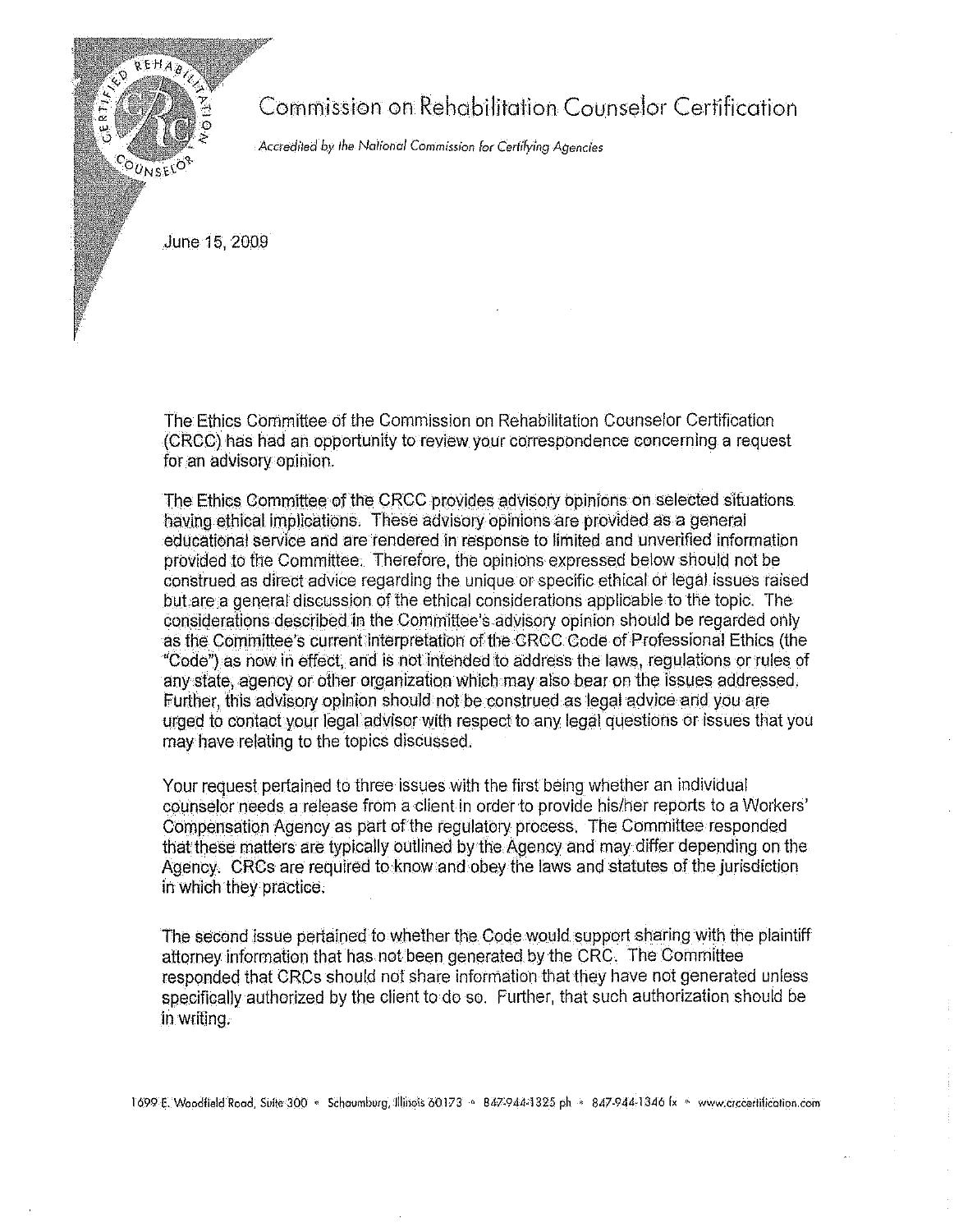Ms. Joanne Pfeffer, MA, LPG, CRG June 15, 2009 Page Two

The third issue pertained to whether the GRG would need to have written consent or release of information from the client in order to participate in a workers' compensation deposition or mediation hearing. The Committee responded that consent is not required but that CRCs must be aware of their obligation to disclose the fact that they may be required to participate in a deposition or mediation hearing. Further, that such disclosure should also be in writing and may need to be provided more than just at the outset of the relationship (e.g. such as when there is a role change).

Standards in the Code effective January 1, 2002 that apply to this situation include A.3.a., A.3.c., B.1.a., B.1.f., B.1.g. B.3.e., and D.2.a. They read as follows:

## A.3. **CLIENT RIGHTS**

- a. DISCLOSURE TO CLIENTS. When counseling is initiated, and throughout the counseling process as necessary, rehabilitation counselors will inform clients, preferably through both written ahd otal means, of their credentials, the purposes, goals, techniques, procedures, limitations, potential risks, and benefits of services to be performed, and other pertinent information. Rehabilitation counselors will take steps to ensure that clients understand the implications of diagnosis, the intended use of tests and reports, fees, and billing arrangements. Clients have the right to (1) expect confidentiality and will be provided with an explanation of its limitations, including disclosure to supervisors and/or treatment team professionals; (2) obtain clear information about their case records;  $(3)$  actively participate in the development and implementation of rehabilitation counseling plans; and (4) refuse any recommended services and be advised of the consequences of such refusal.
- C. INDIRECT SERVICE PROVISION. Rehabilitation counselors who are employed by third parties as case consultants or expert witnesses, and who engage in communication With the individual with a disability, will fully disclose to the individual with a disability and/or his or her designee their role and limits of their relationship. Communication includes all forms of written or oral interactions regardless of the type of communication tool used. When there is no pretense or intent to provide rehabilitation counseling services directly to the individual with a disability, and where there will be no communication, disclosure by the rehabilitation counselor is not required. When serving as case consultants or expert witnesses, rehabilitation counselors will provide unbiased, objective opinions. Rehabilitation counselors acting as expert witnesses will generate written documentation, either in the form of case notes or a report, as to their involvement and/or conclusions.